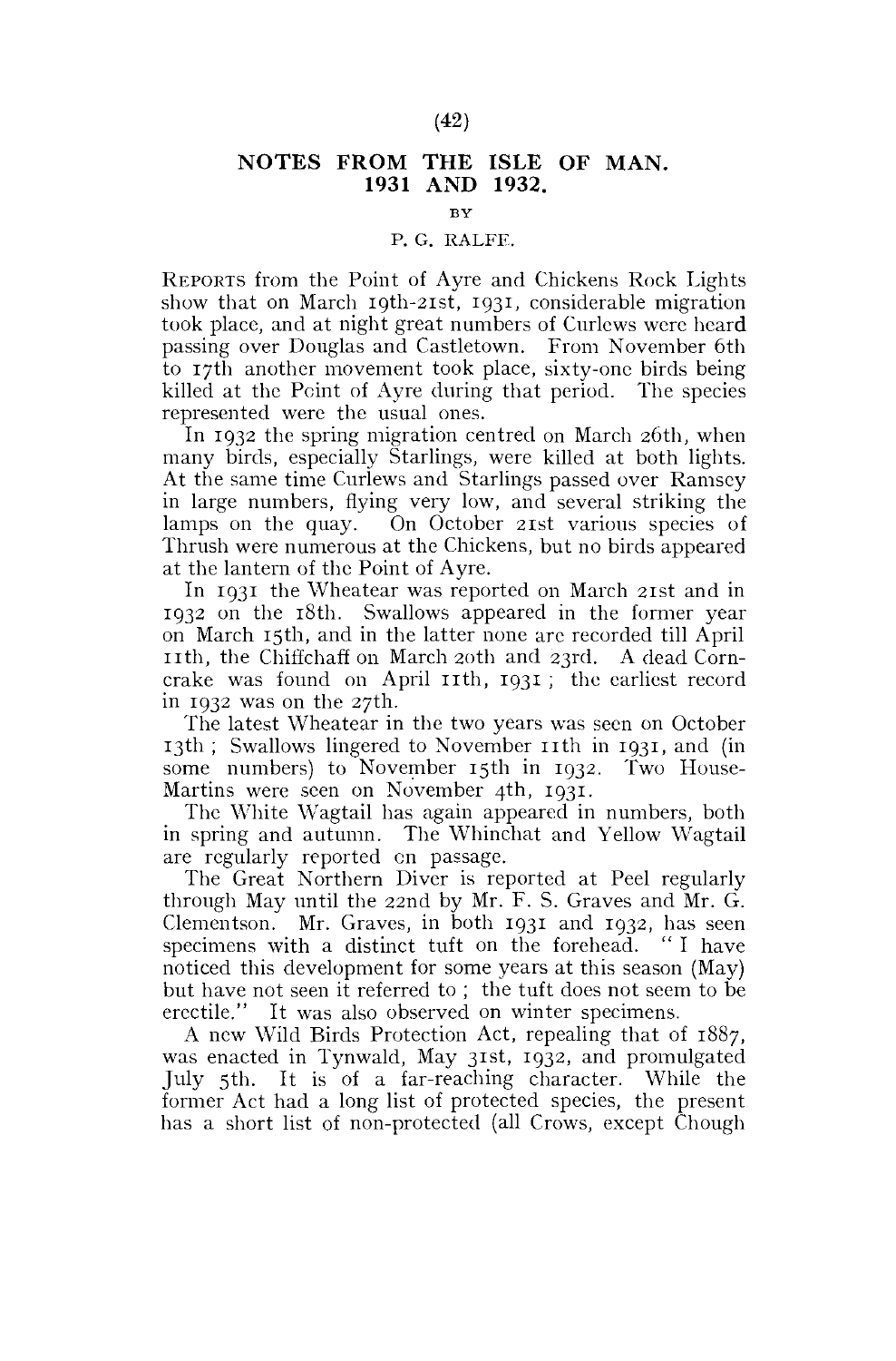and Raven, Hawks, except Kestrel, Starling, Sparrow, Cormorant, Shag, Wood-Pigeon and Little Owl). All nests and eggs of protected species are protected also. Taxidermists must register all wild birds dealt with. Pole-traps must be inspected at least daily.

Exemption from penalties is provided for persons " protecting property, crops, game or fisheries from immediate danger", and the Governor may grant exemption for special purposes. He may also vary the list of non-protected species and constitute " Bird Sanctuaries". The holder of a game licence may shoot " shore-birds " between August 11th and March ist. The Lapwing is removed from the definition of " game " in the Game Act, 1882.

RAVEN *(Corvus c. corax)*.—Two instances of nesting in trees were recorded in 1932, one nest being in a heronry (see under Heron).

HOODED CROW *(Corvus c. comix)* and CARRION-CROW *(C. C. corone).*— Observations of the Carrion-Crow, sometimes paired with the Hooded, and of hybrids, are frequent in both years. The nest of a pair, of which the male was a hybrid, the female a "Greyback", was found by-Mr. F. S. Graves near Peel in 1932, but was later destroyed.

CHOUGH *(Pyrrhocoraxp. pyrrhocorax).*—Seems to hold its ground well ; some observers even think it increases. Flocks of twenty often reported.

GOLDKINCH *(Carduelis c. britannica).*—Appears to increase; has nested in Ramsey Park and at Peel, and is now frequently seen.

CROSSBILL *(Loxia c. curvirostra).*—Some, among them red birds, observed for a time in the outskirts of Douglas in the autumn of 1931 (Attorney-General R. B. Moore).

YELLOW WAGTAIL *(Motacilla flava rayi).*—A number of reports of the species, but not as nesting.

GREAT GREY SHRIKE *(Lanius e. excubitor).*—Two seen at Glenchass, March 30th, 1931, by Mr. C. F. Butterworth; afterwards, one only. Thought to have been observed also in autumn.

W AX WING *(Bombycilla garrulus).*—Two at Kirk Michael, November 7th, 1932 *(B.B.,* March, 1933).

BARRED WARBLER *(Sylvia n. nisoria).*—Mr. W. Berry reports one seen near Ballamoar, Jurby, October 27th, 1931, " a very well-marked bird" .

GARDEN-WARBLER *(Sylvia boriri).*—Reported often in spring, heard singing, and believed to have nested.

BLACKCAP *(Sylvia a. atricapilla).*—A few records in May.

REDSTART *(Phoenicurus ph. phcenicurus).—* A few observed in April, One was caught at Maughold Head Light, ringed and released.

BLACK REDSTART *(Phcenicurus 0. gibraltariensis).*—Mr. J. J. Gill saw one for about a fortnight, October-November, 1931, at Glenduff Quarry. Lezayre. Single birds seen also by Col. Madoc, November 18th and December 21st, 1931, October ist, 1932. They are reported as very tame.

NIGHTJAR *(Caprimulgus e. europeus).*—Nested on Peel Hill (Mr. G. Clementson), in Lonan (Mr. G. W. Adams), and probably on the Ay res.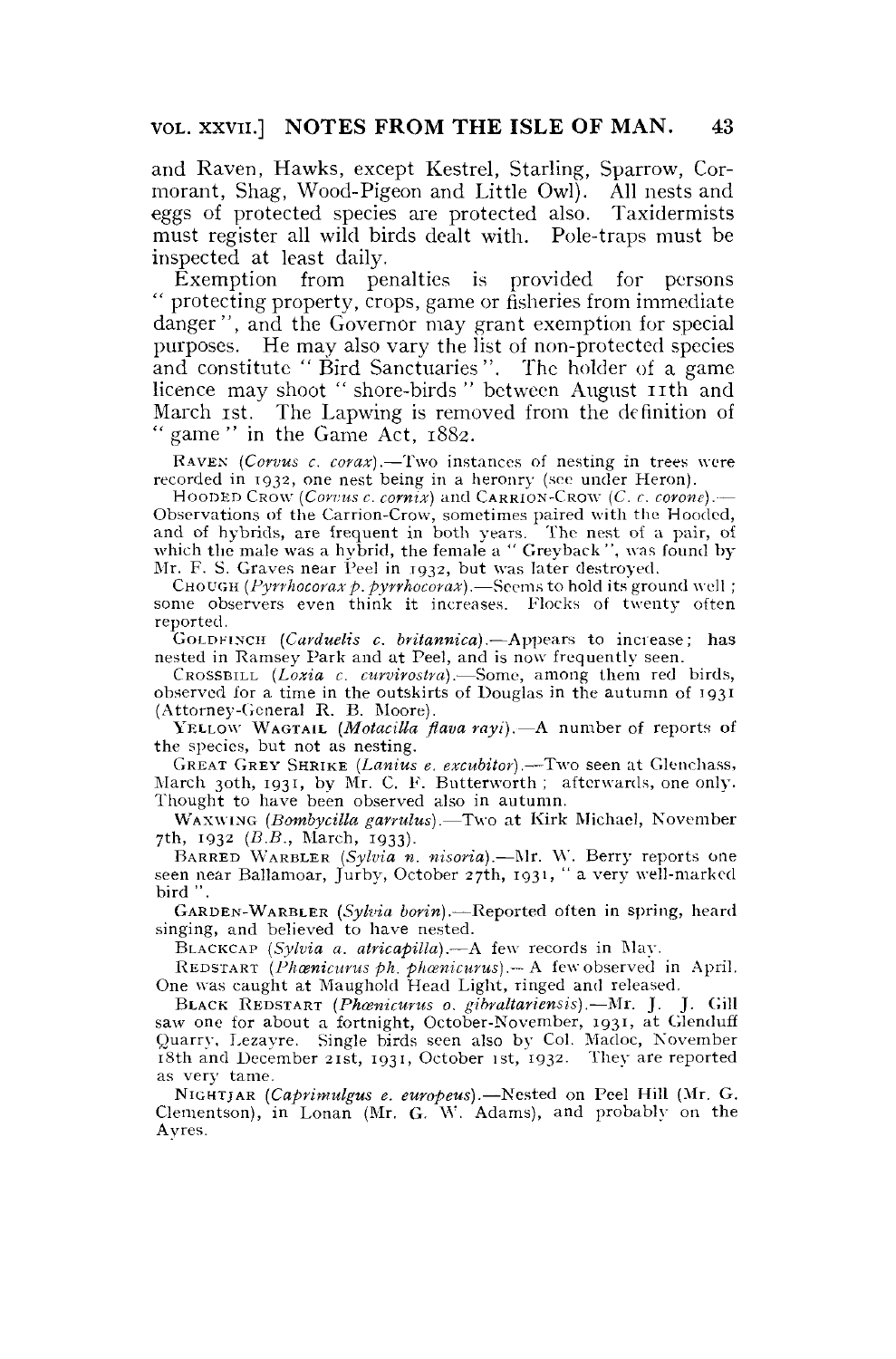BARN-OWL (Tyto a. alba).—Various reports seem to show that this Owl is not so rare in Man as once supposed. One, said to have been drowned in a water-butt, was taken at Ballasalla, March 5th, 1931.

HEN-HARRIER *{Circus c. cyaneus).*—Several times seen—a female, Glen Helen, April 16th, 1931, by Col. Madoc ; one in Glen Roy, January 23rd, 1932, by Mr. G. W. Adams; one for some days, Andreas, December, 1932 (Messrs. J. Bell and F. A. Craine).

HERON *(Ardea c. cinerea).*—In 1931 a small heronry was established in fir trees, in a locality which the proprietor does not wish disclosed, and was again occupied in 1932. In the former year there were three pairs, in the latter eight nests were built, but the eggs and young were harried by Ravens, which attempted to breed in the same wood. Second clutches however were laid, and the young hatched out safely.

A colony is said to have existed, perhaps twenty years ago, at Ballaskeig in Maughold, and to have been scared away by a fire in the wood occupied.

SWANS *(Cygnus* sp.).—Of not infrequent occurrence. Forty were seen from the Point of Ayre Light, February 19th, 1932, passing east. An adult Bewick's remained in Ramsey Harbour from about April 16th to May 7th, 1932, with Mute Swans ; on April 20th, a Whooper, and four Bewick's lighted on the sea outside Ramsey (Messrs. Bell, Craine and Berry and Col. Madoc).

*Cygnus olor* has become abundant in Castletown Harbour and on the southern shores ; nested on the open coast in various places.

From January 5th to March 5th, 1931, an immature Whooper remained on the Eary Dam, inland, where its gradual change of plumage was carefully watched by Col. Madoc.

GEESE *(Anser* sp.).—The Grey Lag, White-fronted and Pink-footed are again reported, especially the first named, of which Mr. F. S. Graves sent a specimen to the Manx Museum.

LONG-TAILED DUCK *(Clangula hyemails).*—Mr. F. S. Graves saw an immature bird on October 3oth-3ist, 1931, in the West Bay, Peel. Col. Madoc reports young birds, November nt h to December 16th, 1931, at Ronaldsway, and again occurrences in January, February, November and December, 1932.

EIDER *(Somateria m. mollissima).*—January 22nd and February 2nd, 1932, a number, male and female seen on the sea near Port St. Mary by Mr. C. F. Butterworth. Reported same neighbourhood in the following December.

VELVET-SCOTER *(Oidemia f. fusca).*—See F. S. Graves, *antea.* Vol. XXVI., p. 336.

GOOSANDER *(Mergus m, merganser).*—A female was shot near the Silverbum, January 4th, 1932, and sent to the Museum. Others recorded by Col. Madoc and Mr. G. W. Adams.

SMEW *(Mergus albettus).*—Occurrences, Rue Pt., Peel, Derbyhaven and Perwick (Mr. Adams, Col. Madoc and Mr. Butterworth).

MANX SHEARWATER *(Puffinus p. puffinus).*—A specimen sent to the Manx Museum by Mr. F. S. Graves had been found drowned in the net of a fishing boat, about six miles from Bradda Head.

FULMAR *(Fulmarus g. glaciatis).*—See F. S. Graves, *antea,* Vol. XXVL, P- 337-

Reported also from the Chickens Lighthouse, and all summer on the sea between Pt. St. Mary and the Calf.

BLACK-THROATED DIVER *(Colymbus a. arcticus).*—Mr. F. Graves saw one at Peel, February 2nd, 1932, identifying it by its size compared with a Herring-Gull. Apparently rare in Manx waters.